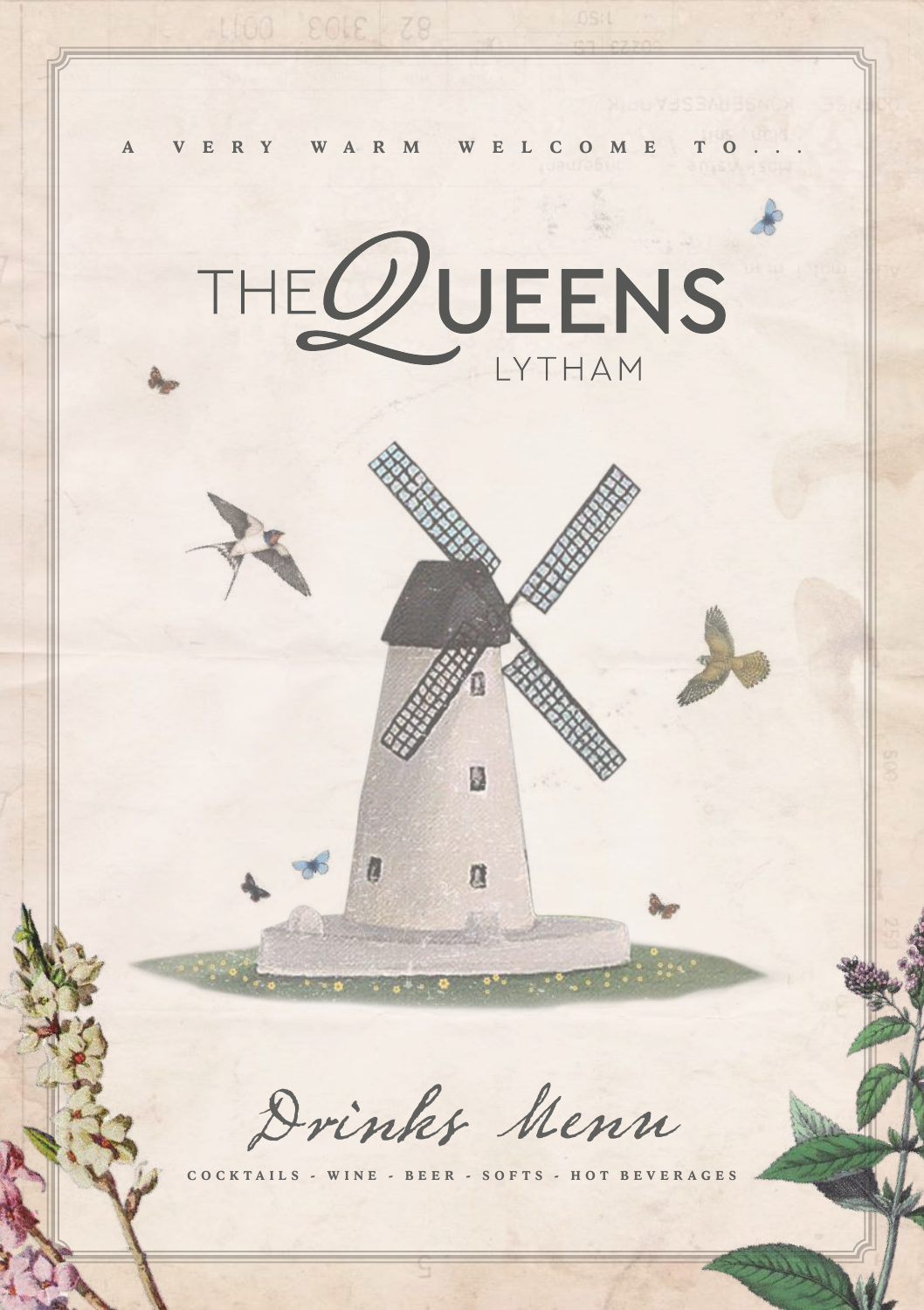# **COCKTAILS**

# **GIN BALLOONS**

*"The gin & tonic has saved more Englishmen's lives, and minds, than all the doctors in the empire.*" Winston Churchill

**Queens Balloon 9.75** London No1 Gin, Fever-Tree Tonic, fresh strawberries & lime, juniper berries

**Lytham Balloon 9.95** Valencia Orange Gin, London No1 Gin, Fever-Tree Tonic, fresh orange & mint, juniper berries

**Secret Lavender 10.95** Blind Tiger 'Imperial Secrets' Gin, lavender syrup, Fever-Tree Mediterranean tonic, orange zest, lavender

**Tickle Me Pink 9.95** Raspberry Gin, Beefeater Pink, rose lemonade, fresh raspberries & strawberries, juniper berries

**Oh So Zesty 9.95** Amalfi Lemon Gin, London No1 Gin, passionfruit syrup, fresh lime & mint, lemonade

**Rhubarb & Ginger 9.95** Rhubarb Gin, London No1 Gin, ginger ale, fresh lime, juniper berries

*All Balloons are served as a 50ml measure over ice*

# **COCKTAILS**

**Aperol Spritz 9.95** Aperol, Prosecco, soda, fresh oranges

**Summer Fruit Twist 9.75** Strawberry Gin, blood orange, strawberry syrup, spiced orange ginger ale, fresh oranges & strawberries

**Pimms Fizz 9.75** Pimms No1, Prosecco, lemonade, fresh fruit & mint

**Little Miss Sunshine 9.75** Absolut Mango, orange juice, lemonade, fresh grapefruit & lime

### **CLASSICS**

**Bramble 9.25** London No1 Gin, sugar syrup, lemon, crème de mûre, blackberries

**Pornstar Martini 9.50** Absolut Vanilia, orange juice, vanilla syrup, passion fruit purée, shot of Prosecco

**Old Fashioned 9.00**  Woodford Reserve, brown sugar, Angostura Bitters, orange zest

**Long Island Iced Tea 9.75**  Absolut vodka, Tequila, London No1 Gin, Cointreau, Bacardi, sugar syrup, lemon & Coca-Cola

**Classic Mojito 9.75**  Havana Club, sugar, fresh lime & mint, soda

### **INDULGENCE**

**Baileys Balloon 9.50** Baileys, vanilla syrup, cream, milk, whipped cream, chocolate sauce, chocolate sprinkles, maraschino cherry

**Espresso Martini 9.25** Absolut Vanilia, Kahlua, sugar, espresso

**Lemon Biscoff 9.25** Absolut Vanilia, vanilla syrup, hazelnut syrup, crushed Lotus biscuit

### **MOCKTAILS**

*For all of the glamour & none of the guilt*

**Pop Star Martini 5.50** Pineapple juice, passion fruit purée, passion fruit syrup, lime juice, shot of lemonade

圆

度

**Tutti Frutti 5.50** Apple juice, strawberry purée, passion fruit purée, fresh raspberries

**English Garden 5.50** Elderflower cordial, apple juice, soda, cucumber, orange, mixed berries

### **SHAKES**

*Blended shakes made with vanilla dairy farm ice-cream*

**Chocolate Bar Shakes** Mint Aero 6.00 / Crunchie 6.00 Kinder Bueno 6.00

**Classic Shakes** Vanilla 5.50 / Strawberry 5.50

# **SMOOTHIES**

**Strawberry Sensation 5.50** Strawberries & vanilla **Mango Blast 5.50** Apple, mango & passion fruit **Blueberry Bliss 5.50** Blueberries, cherries & yogurt

# **PUB QUIZ**

**Join our Queens smart phone quiz, every Wednesday from 8.30pm**

# Drink offers from 8pm

**Any two gin balloons 14.00 Bottle of house wine 15.00 Bottle of fizz 18.00**

### **THE FRIDAY SOCIAL**

*Offers available every Friday from 8pm* **Any two gin balloons 14.00 Bottle of house wine 15.00 Bottle of fizz 18.00**

### **SOFT DRINKS**

#### **Fentimans**

Fentimans have been making natural botanical drinks for over 100 years. Their artisanal drinks are brewed for 7 days using the time-honoured botanical brewing process.

Ginger Beer / Victorian Lemonade / Dandelion & Burdock Rose Lemonade / Wild English Elderflower

**J20** Apple & Raspberry / Apple & Mango Orange & Passion Fruit

**Fever-Tree Tonic** Tonics: Classic / Light / Elderflower / Mediterranean Softs: Bitter Lemon / Ginger Ale

**Bottle Softs** Coca-Cola / Diet Coke / Coke Zero / Fanta / Appletiser

# **HOT DRINKS**

#### **Coffee** Ask your server for de-caff Espresso / Americano 3.50 Cappuccino / Latte 3.75 Flat White / Mocha 3.75 Shot of flavoured syrup - vanilla / caramel 0.50

**Tea** Yorkshire Tea 3.25 Earl Grey / Moroccan Mint / Fruit Punch Lemon & Ginger / Green Tea 3.75

**Hot Chocolate** 475 With whipped cream, chocolate sprinkles & marshmallow

### **BOOZY HOT DRINKS**

**Baileys Latte 7.50** Baileys, espresso, milk, chocolate sprinkles

**Liqueur Coffee 7.50** Highlander (Drambuie) / Irish (Jameson) French (Martell) / Italian (Amaretto) Seville (Cointreau ) / Calypso (Tia Maria)

**After Eight Hot Chocolate 7.50** Creme de menthe, hot chocolate, whipped cream, Mint Aero shavings

**Hot Chocolate Orange 7.50** Cointreau, hot chocolate, whipped cream, Crunchie bar shavings